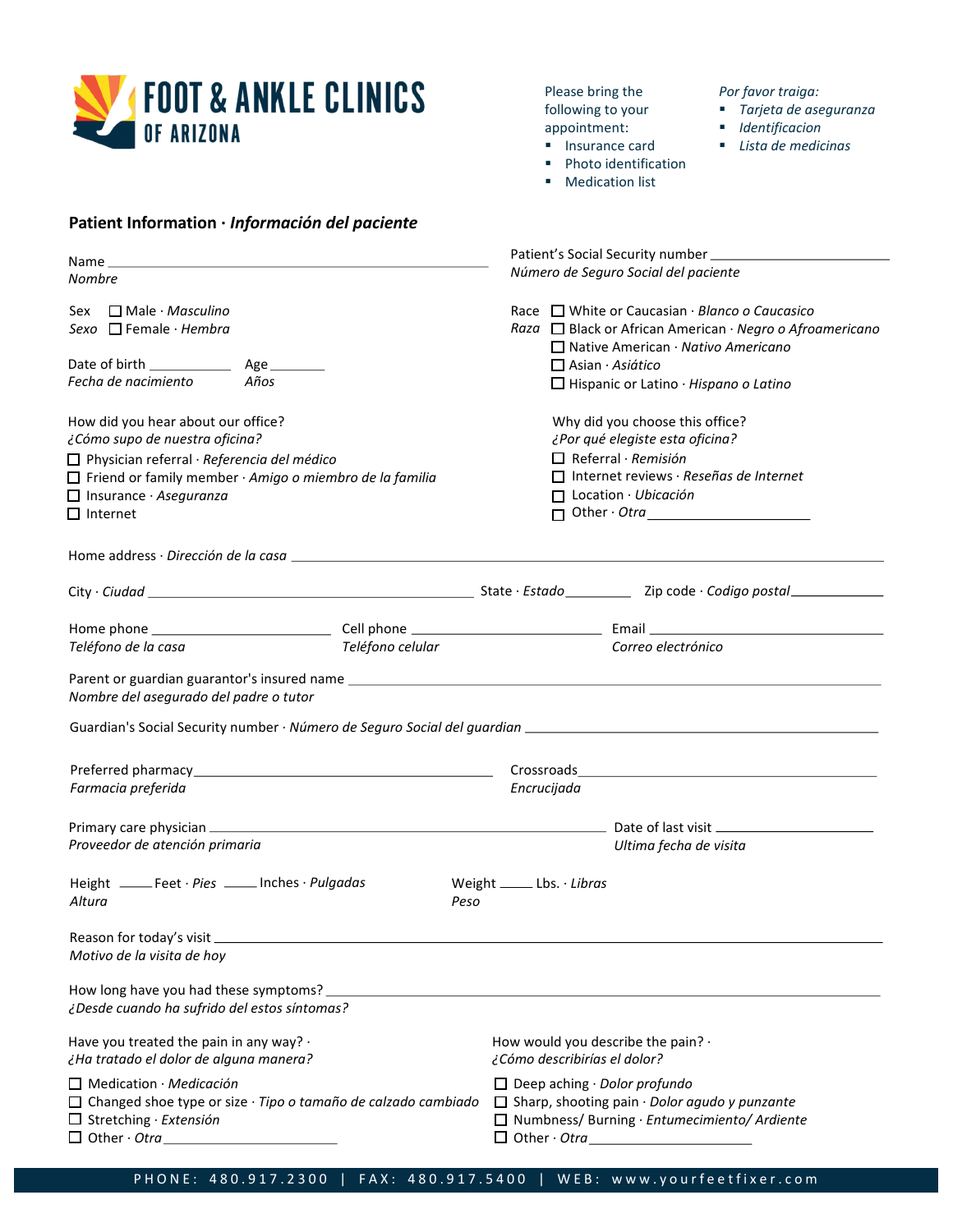

# **Patient Information ·** *Información del paciente* (continued · *continuado*)

|                                                                                                                                                                                                                                                                                                                             | No pain<br>Sin dolor                                                                                                                                                                          | $\frac{1}{\Box}$                                                            | $\overline{\square}^2$                                                                                                                                                                                                                    | $\overline{\Box}$ | $\Box$                                                                                                                        | $\overline{\overline{\square}}$                                                                                                                                                                                       | $\overline{\mathsf{D}}$                                                        | ó                                                                                                                     | $\sum_{i=1}^{8}$                                                                                                                         | Ů                                                                                                                                                              | $\overline{\square}$                                                 | Worst pain<br>Peor dolor                                                                                                                                                                                                                                                                                                                                                                                                                                                                                           |
|-----------------------------------------------------------------------------------------------------------------------------------------------------------------------------------------------------------------------------------------------------------------------------------------------------------------------------|-----------------------------------------------------------------------------------------------------------------------------------------------------------------------------------------------|-----------------------------------------------------------------------------|-------------------------------------------------------------------------------------------------------------------------------------------------------------------------------------------------------------------------------------------|-------------------|-------------------------------------------------------------------------------------------------------------------------------|-----------------------------------------------------------------------------------------------------------------------------------------------------------------------------------------------------------------------|--------------------------------------------------------------------------------|-----------------------------------------------------------------------------------------------------------------------|------------------------------------------------------------------------------------------------------------------------------------------|----------------------------------------------------------------------------------------------------------------------------------------------------------------|----------------------------------------------------------------------|--------------------------------------------------------------------------------------------------------------------------------------------------------------------------------------------------------------------------------------------------------------------------------------------------------------------------------------------------------------------------------------------------------------------------------------------------------------------------------------------------------------------|
|                                                                                                                                                                                                                                                                                                                             |                                                                                                                                                                                               |                                                                             |                                                                                                                                                                                                                                           |                   |                                                                                                                               |                                                                                                                                                                                                                       |                                                                                |                                                                                                                       |                                                                                                                                          |                                                                                                                                                                |                                                                      |                                                                                                                                                                                                                                                                                                                                                                                                                                                                                                                    |
| Have you seen anyone prior to this appointment?<br>¿Ha visto a alguien antes de esta cita?<br>Have you had any prior foot surgery?<br>¿Ha tenido alguna cirugía en el pie?                                                                                                                                                  |                                                                                                                                                                                               |                                                                             | Do you have any prior x-rays, MRIs, or office notes? $\Box$ Yes $\cdot$ Si<br>$\Box$ Yes $\cdot$ Si<br>¿Tiene alguna radiografía previa, MRI o notas de la $\Box$ No<br>$\square$ No<br>oficina?<br>$\Box$ Yes $\cdot$ Si<br>$\square$ No |                   |                                                                                                                               |                                                                                                                                                                                                                       |                                                                                |                                                                                                                       |                                                                                                                                          |                                                                                                                                                                |                                                                      |                                                                                                                                                                                                                                                                                                                                                                                                                                                                                                                    |
| If yes, please list the name of the procedure and date it occured.<br>En caso afirmativo, por favor indique el nombre del procedimiento y la fecha en que ocurrió.                                                                                                                                                          |                                                                                                                                                                                               |                                                                             |                                                                                                                                                                                                                                           |                   |                                                                                                                               |                                                                                                                                                                                                                       |                                                                                |                                                                                                                       |                                                                                                                                          |                                                                                                                                                                |                                                                      |                                                                                                                                                                                                                                                                                                                                                                                                                                                                                                                    |
| Medical History · Historia médica<br>Do you smoke? · ¿Fumas?<br>$\Box$ Yes $\cdot$ Si<br>Are you pregnant?<br>$\Box$ Everyday · Cada día<br>¿Estas embarazada?<br>$\Box$ Never $\cdot$ Nunca<br>$\Box$ No<br>$\Box$ Some days $\cdot$ Algunos días<br>$\Box$ Frequency unknown · Frecuencia desconocida<br>Are you nursing? |                                                                                                                                                                                               |                                                                             |                                                                                                                                                                                                                                           |                   |                                                                                                                               |                                                                                                                                                                                                                       |                                                                                |                                                                                                                       |                                                                                                                                          |                                                                                                                                                                |                                                                      |                                                                                                                                                                                                                                                                                                                                                                                                                                                                                                                    |
|                                                                                                                                                                                                                                                                                                                             |                                                                                                                                                                                               |                                                                             |                                                                                                                                                                                                                                           |                   |                                                                                                                               |                                                                                                                                                                                                                       |                                                                                |                                                                                                                       |                                                                                                                                          |                                                                                                                                                                |                                                                      |                                                                                                                                                                                                                                                                                                                                                                                                                                                                                                                    |
| $\Box$ Lymphedema · Linfedema<br>$\Box$ High cholesterol $\cdot$ Colesterol alto<br>□ Heart attack · Ataque al corazón                                                                                                                                                                                                      |                                                                                                                                                                                               |                                                                             | $\Box$ Dialysis $\cdot$ Diálisis<br>□ Peripheral arterial disease · Enfermedad arterial periférica                                                                                                                                        |                   |                                                                                                                               |                                                                                                                                                                                                                       |                                                                                |                                                                                                                       |                                                                                                                                          |                                                                                                                                                                |                                                                      |                                                                                                                                                                                                                                                                                                                                                                                                                                                                                                                    |
|                                                                                                                                                                                                                                                                                                                             | Rate your level of pain.<br>Evalúe su nivel de dolor.<br>$\Box$ Intermittent · Intermitente<br>¿Está usted amamantando? □ No<br>□ Hypertension · Hipertensión<br>pulmonar obstructiva crónica | $\Box$ Worse with activity · Peor con la actividad<br>$\Box$ Yes $\cdot$ Si | $\Box$ Angina or chest pain $\cdot$ Angina o dolor en el pecho                                                                                                                                                                            |                   | □ Coronary artery disease · Enfermedad de la arteria coronaria<br>□ Chronic obstructive pulmonary disease (COPD) · Enfermedad | When or how often do you experience the pain? Check all that apply.<br>$\Box$ At rest $\cdot$ En reposo<br>$\Box$ Formerly $\cdot$ Antes<br>$\Box$ Congestive heart failure (CHF) · Insuficiencia cardíaca congestiva | tenido alguna de las siguientes afecciones? Marque sólo si su respuesta es sí. | Have you had any of the following? Check only if your answer is yes. <i>Alugna vez ha</i><br>$\Box$ Gout $\cdot$ Gota | ¿Cuándo o con qué frecuencia experimenta el dolor? Marque todo lo que corresponda.<br>$\Box$ Arthritis · Artritis<br>$\Box$ Osteoporosis | $\Box$ Worse in the morning $\cdot$ Peor en la mañana<br>$\Box$ Affecting your job $\cdot$ Afectando su trabajo<br>□ Affecting your sleep · Afectando su sueño | □ Sleep apnea · Apnea del sueño<br>□ Gastric ulcer · Úlcera gástrica | $\Box$ Rheumatoid arthritis $\cdot$ Artritis reumatoide<br>$\Box$ Hepatitis or liver disease $\cdot$ Hepatitis o enfermedad del hígado<br>$\Box$ Transient ischemic attack (TIA) or stroke $\cdot$ Ataque isquémico<br>transitorio o accidente cerebrovascular<br>$\Box$ Kidney disease $\cdot$ Enfermedad del riñon<br>□ Drug abuse disorders · Trastornos del abuso de drogas<br>$\Box$ Deep vein thrombosis (DVT) $\cdot$ La trombosis venosa profunda<br>$\Box$ Thyroid disease $\cdot$ Enfermedad de tiroides |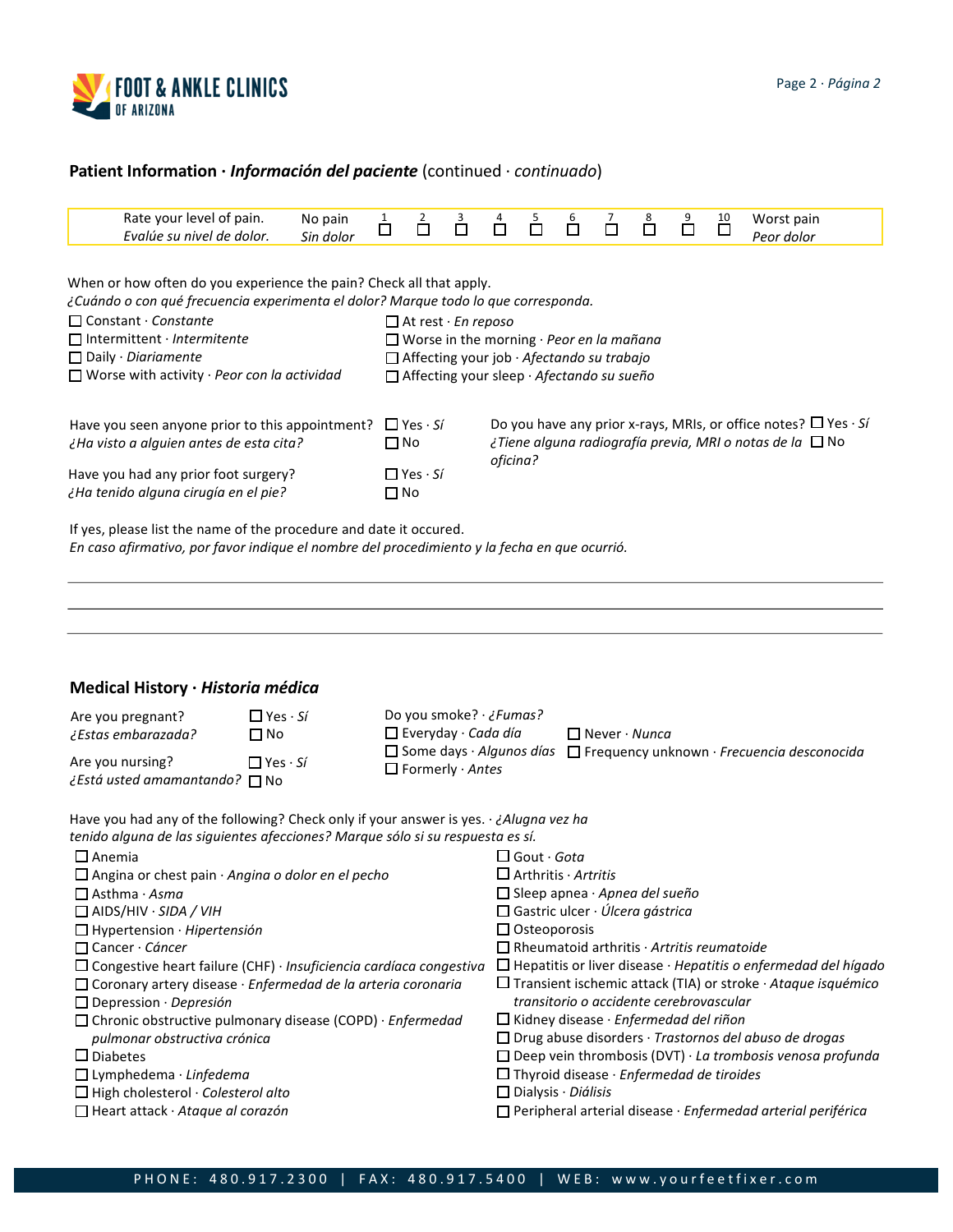

### **Allergies ·** *Alergias*

Are you allergic to any of the following? Check only if your answer is yes.  $\cdot$ *¿Es usted alérgico a alguno de los siguientes? Marque sólo si su respuesta es sí.*

- Adhesive or tape · *Adhesivo o cinta*
- Latex · *Látex*
- Aspirin · *Aspirina*
- Penicillin · *Penicilina*
- Local anesthetics · *Anestésicos locales*
- Iodine dye · *Tinte de yodo*
- 
- Codeine · *Codeína*

NSAIDS (Motrin, Alleve, Naprosyn, Ibuprofen)

 $\Box$  Other  $\cdot$  Otra

Seafood · *Mariscos* Morphine · *Morfina*

- None; I have no known allergies. · *Ninguna; No tengo alergias conocidas.*
- $\square$  Sulfa drugs, (for example, Bactrim)  $\cdot$ *Sulfa drogas (por ejemplo, Bactrim)*

## **Family History ·** *Historia Familiar*

Do you have a family history of any of the following? Check only if your answer is yes. · *¿Tiene antecedentes familiares de alguno de los siguientes? Marque sólo si su respuesta es sí.*

Stroke · *Accidente cerebrovascular*

- Heart disease or heart attack · *Enfermedad cardíaca o ataque al corazón*
- Cancer · *Cáncer*
- Diabetes

□ Other · Otra

### **Medication List ·** *Lista de medicamentos*

Please list all medication you are currently taking. *Por favor liste todos los medicamentos que está tomando actualmente.*  $\Box$  Check here if you have attached a list. *Marque aquí si ha adjuntado una lista.*

## **Doctor's notes ·** *Notas del doctor*